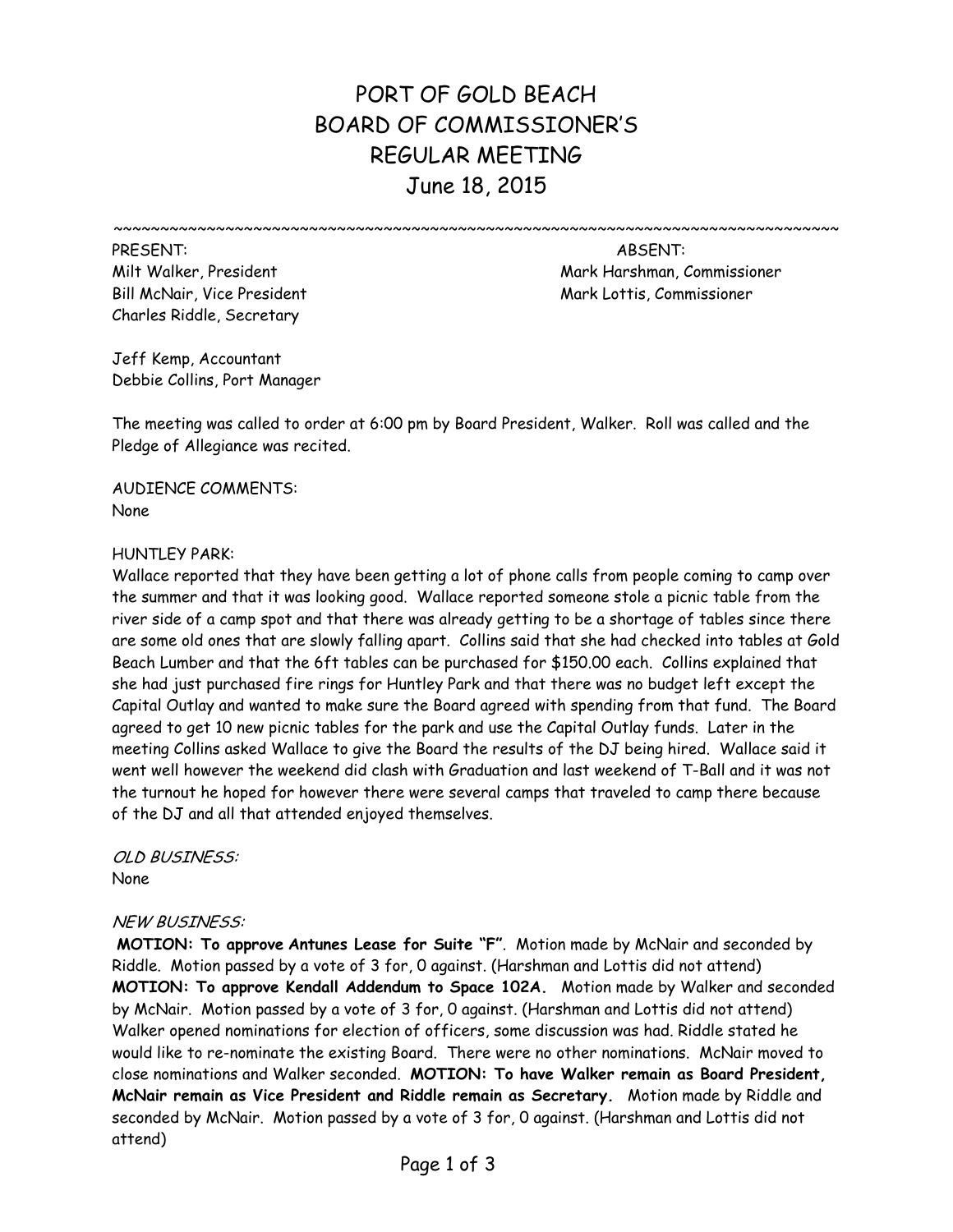Board discussion on job descriptions and rate of pay began with Riddle handing out a spread sheet that he developed from information Collins had sent out to the Board. Collins was instructed by the Board to get current pay scales from other ports and distribute. After the Board had time to review it was agreed the pay scale was below the average. Walker reiterated the Board does not set the pay for employees; the Manager was responsible for that. Riddle stated that there was a concern there was not enough funds put in Personnel Services. Accountant Kemp said that the funds can be moved around if there was not enough. Collins then brought up the fact that she was working on pay increases for July 1, 2015 and wondered if the Board wanted to give Laurie Herrera the same increase she was giving other employees. Collins stated that she was giving all employees a \$3.00 per hour increase with the exception of the Shop Supervisor and needed the Board to decide so she could give the new figure to Kemp. **MOTION: To give Laurie Herrera a pay increase from her current \$11.90 per hour to \$15.00 per hour.** Discussion was open; McNair suggested that if her pay rate was going to increase that she have more responsibility along with it. Collins stated that Herrera has a full work load and that the increase was to get the Administrative Secretary's wage in line with the work load she currently has. Walker agreed with Collins stating Herrera has a full plate and needs to be paid accordingly. After some discussion the Board agreed on the increase. Motion made by Walker and seconded by McNair. Motion passed by a vote of 3 for, 0 against. (Harshman and Lottis did not attend) Riddle then brought up the fact that Collins was waiting for a decision on the manager job description and range of salary. The Board decided the job description was fine and McNair stated that he had posted the position on Craig's List with a rate of pay \$37,000 – \$42,000. There was more discussion on the range and it was by Consensus of the Board to post the Manager position at \$37,000 - \$45,000.

Resolution 2015-06; To Adopt the Budget for FY 2015-2016 was read by Walker for the record. **MOTION: To adopt Resolution 2015-06 for Budget year 2015-2016.** Motion made by Riddle and seconded by McNair. Motion passed by a vote of 3 for, 0 against. (Harshman and Lottis did not attend)

#### APPROVAL OF MINUTES:

**MOTION: To approve the May 21, 2015 minutes.** Motion made by Walker and seconded by Riddle. Motion passed by a vote of 3 for, 0 against. (Harshman and Lottis did not attend)

#### ACCOUNTS PAYABLE:

**MOTION: To approve the May 20, 2015 payables.** Motion made by McNair and seconded by Riddle. Motion passed by a vote of 3 for, 0 against. (Harshman and Lottis did not attend)

**MOTION: To approve the June 5, 2015 payables.** Motion made by McNair and seconded by Walker. Motion passed by a vote of 3 for, 0 against. (Harshman and Lottis did not attend)

ACCOUNTS RECEIVABLE: No Comments

## BUDGET REPORT:

Kemp went through the budget report with few questions.

## MANAGER'S REPORT:

Collins gave the Board the information requested at the last meeting on enclosing the remaining storage bays. After giving the cost Collins stated that she didn't think it was a good idea to put doors on the remaining bays since they are only  $9\frac{1}{2}$  ft wide now and to put doors on it would take the opening down to 9ft which is not wide enough for most boats. Collins had Napier Construction